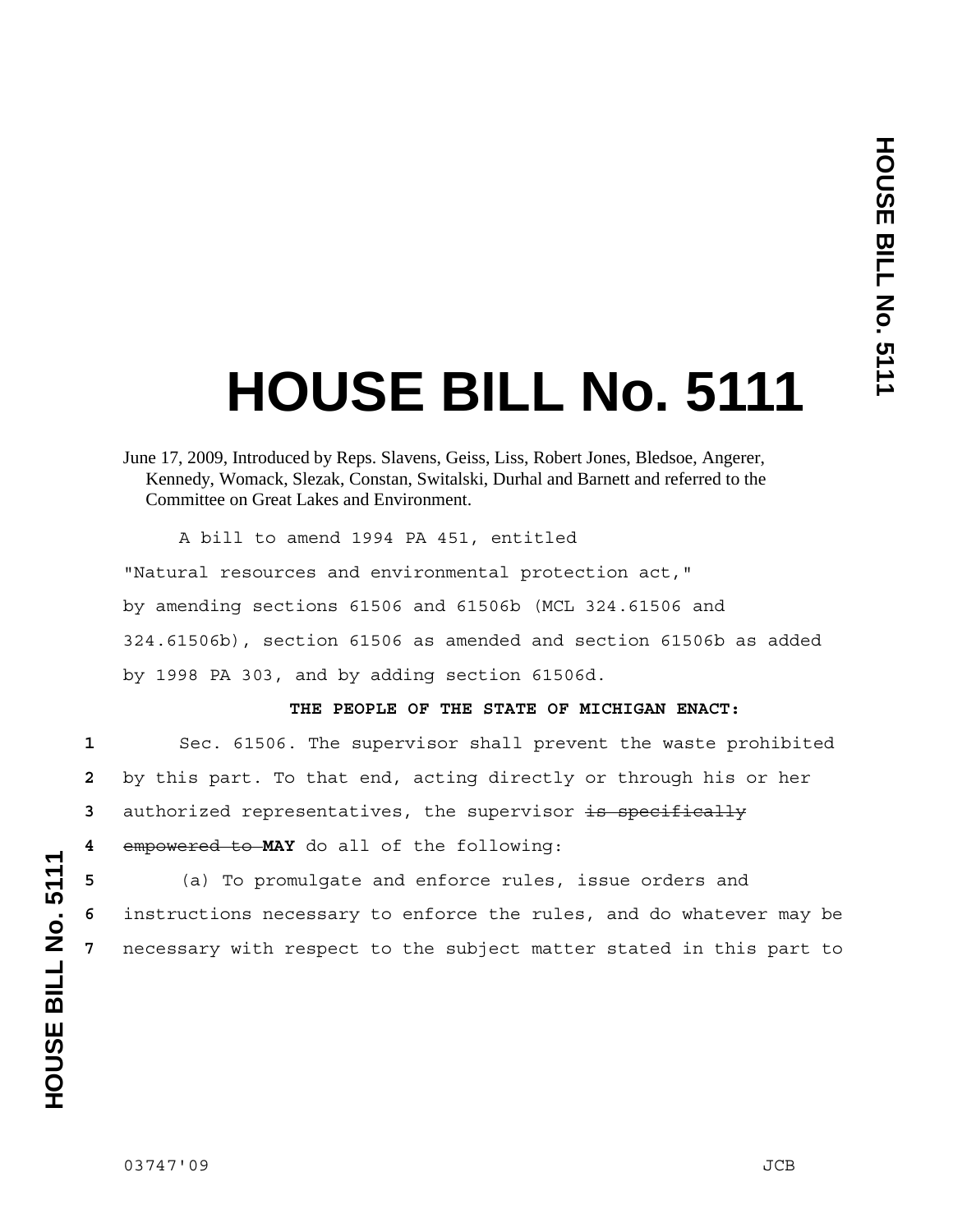implement this part, whether or not indicated, specified, or enumerated in this or any other section of this part.

(b) To collect data to make inspections, studies, and investigations; to examine properties, leases, papers, books, and records as necessary to the purposes of this part; to examine, check, and test and gauge oil and gas wells and tanks, plants, refineries, and all means and modes of transportation and equipment; to hold hearings; and to provide for the keeping of records and making of reports, and for the checking of the accuracy of the records and reports.

(c) To require the locating, drilling, deepening, redrilling or reopening, casing, sealing, operating, and plugging of wells drilled for oil and gas or for secondary recovery projects, or wells for the disposal of salt water, brine, or other oil field wastes, to be done in such manner and by such means as to prevent the escape of oil or gas out of 1 stratum into another, or of water or brines into oil or gas strata; to prevent pollution of, damage to, or destruction of fresh water supplies, including inland lakes and streams and the Great Lakes and connecting waters, and valuable brines by oil, gas, or other waters, to prevent the escape of oil, gas, or water into workable coal or other mineral deposits; to require the disposal of salt water and brines and oily wastes produced incidental to oil and gas operations in a manner and by methods and means so that unnecessary damage or danger to or destruction of surface or underground resources, to neighboring properties or rights, or to life does not result.

(d) To require reports and maps showing locations of all wells

## 03747'09 JCB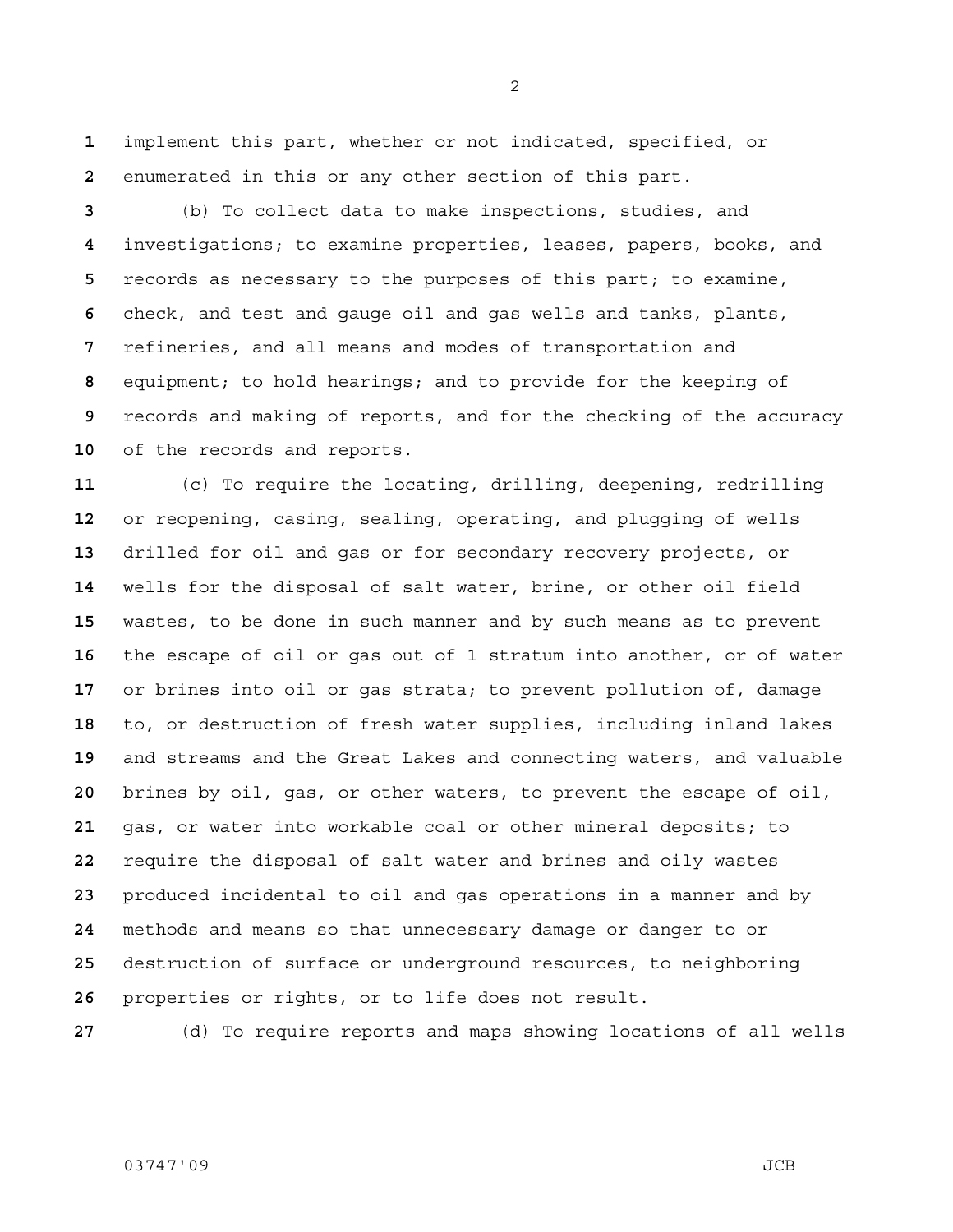subject to this part, and the keeping and filing of logs, well samples, and drilling, testing, and operating records or reports. All well data and samples furnished to the supervisor as required in this part, upon written request of the owner of the well, shall be held confidential for 90 days after the completion of drilling and shall not be open to public inspection except by written consent of the owner.

(e) To prevent the drowning by water of any stratum or part of the stratum capable of producing oil or gas, or both oil and gas, and to prevent the premature and irregular encroachment of water, or any other kind of water encroachment, that reduces or tends to reduce the total ultimate recovery of oil or gas, or both oil or gas, from any pool.

(f) To prevent fires or explosions.

(g) To prevent blow-outs, seepage, and caving in the sense that the conditions indicated by such terms are generally understood in the oil business.

(h) To regulate the mechanical, physical, and chemical treatment of wells.

(i) To regulate the secondary recovery methods of oil and gas, including pulling or creating a vacuum and the introduction of gas, air, water, and other substances into the producing formations.

(j) To fix the spacing of wells and to regulate the production from the wells.

(k) To require the operation of wells with efficient gas-oil ratios and to establish the ratios.

(*l*) To require by written notice or citation immediate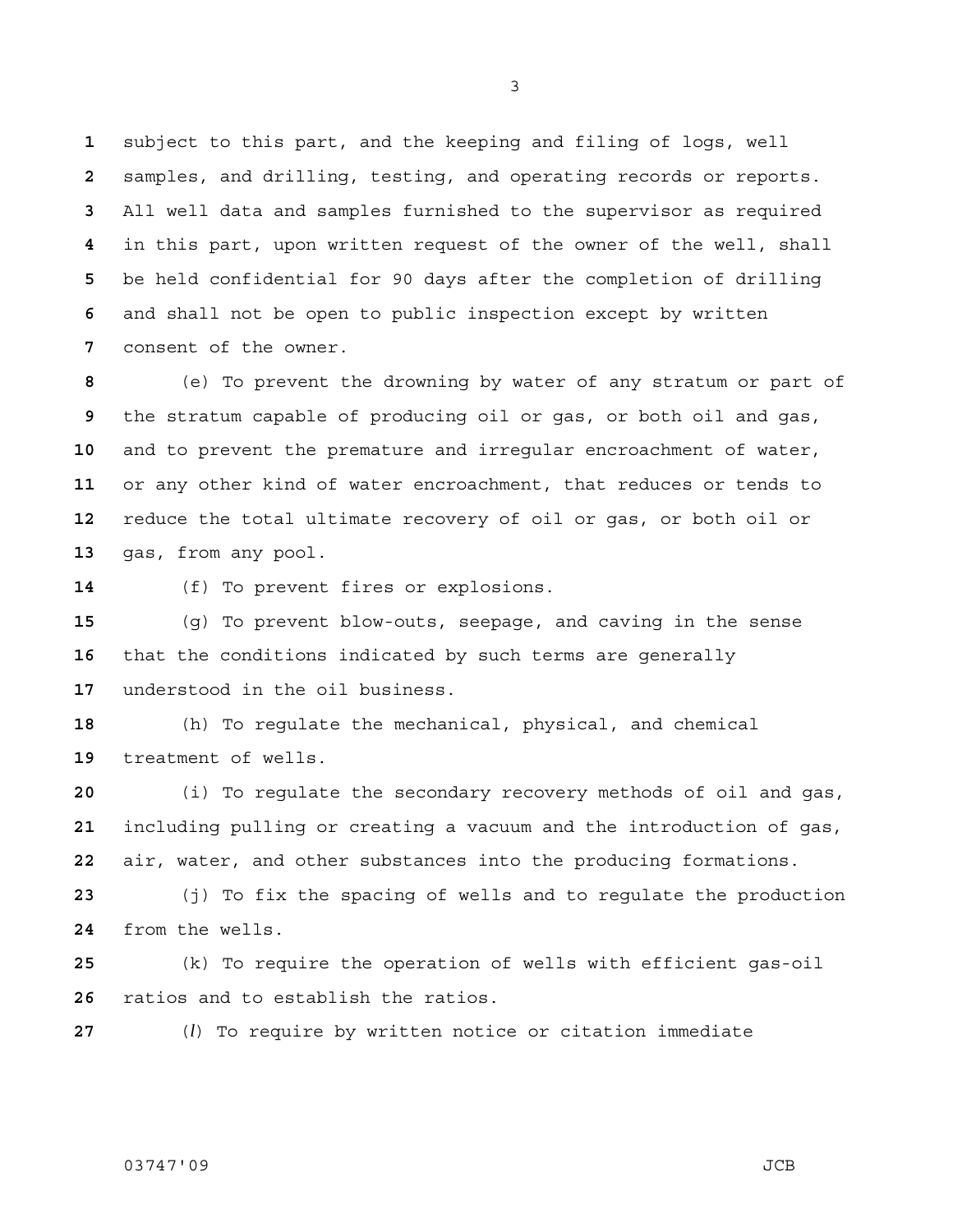suspension of any operation or practice and the prompt correction of any condition found to exist that causes or results or threatens to cause or result in waste.

(m) To require, either generally or in or from particular areas, certificates of clearance or tenders in connection with the transportation of oil, gas, or any product of oil or gas.

(n) To require identification of the ownership of oil and gas producing leases, properties, and wells.

(o) To promulgate rules or issue orders for the classifications of wells as oil wells or gas wells; or wells drilled, or to be drilled, for secondary recovery projects, or for the disposal of salt water, brine, or other oil or gas field wastes; or for the development of reservoirs for the storage of liquid or gaseous hydrocarbons, or for other means of development, extraction, or production of hydrocarbons.

(p) To require the filing of an adequate surety, security, or cash bonds of owners, producers, operators, or their authorized representatives in such reasonable form, condition, term, and amount as will ensure compliance with this part and with the rules promulgated or orders issued under this part and to provide for the release of the surety, security, or cash bonds.

(q) To require the immediate suspension of drilling or other well operations if there exists a threat to public health or safety.

(r) To require a person applying for a permit to drill and operate any well regulated by this part to file a complete and accurate written application on a form prescribed by the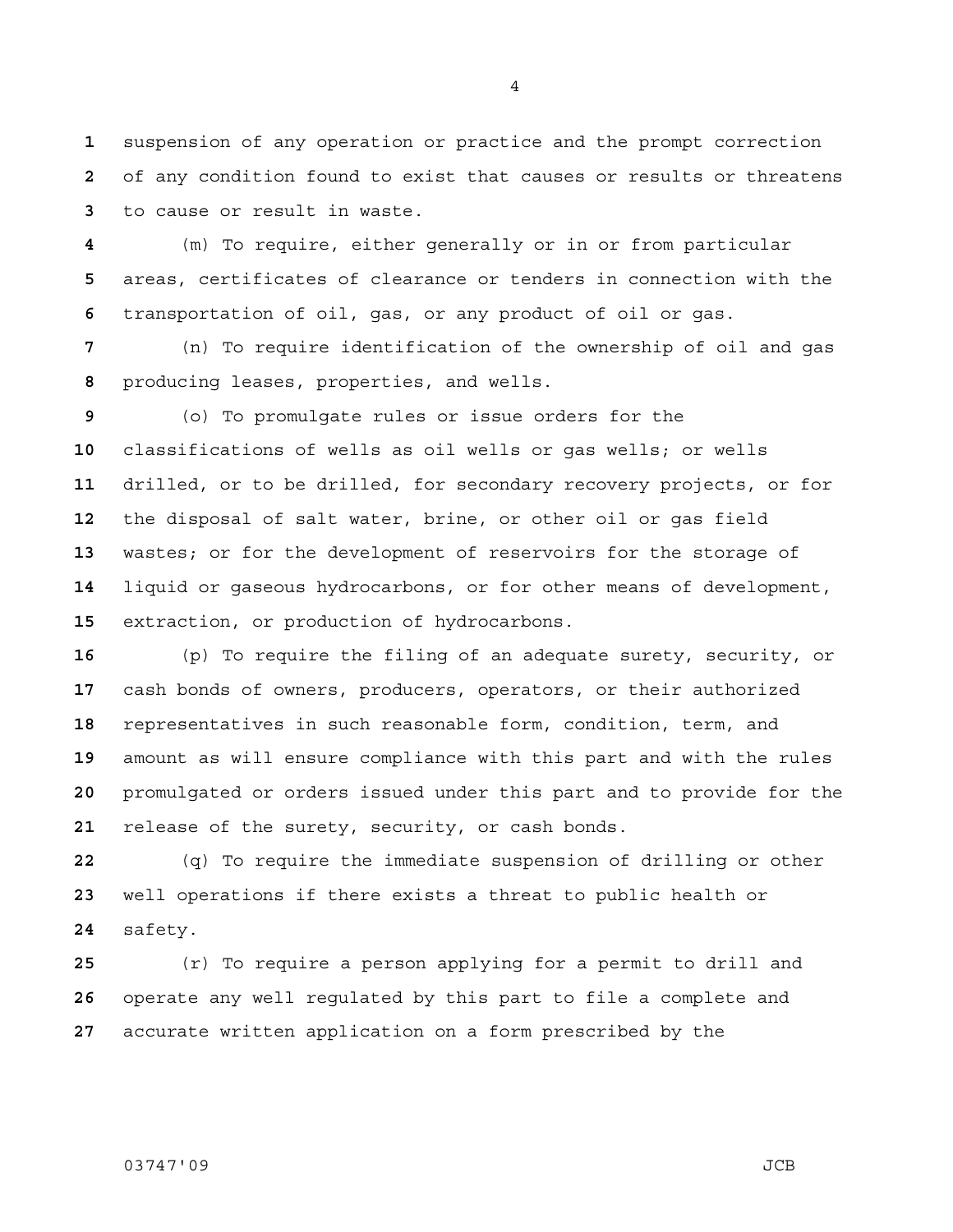supervisor.

(s) To require the posting of safety signs and the installation of fences, gates, or other safety measures if there exists a threat to public health, safety, or property.

(t) To prevent regular or recurring nuisance noise or regular or recurring nuisance odor in the exploration for or development, production**,** or handling of oil and gas. **OIL AND GAS OPERATIONS IN 8 THE VICINITY OF RESIDENTIAL PROPERTY SHALL COMPLY WITH SECTION 9 61506D.**

Sec. 61506b. (1) Except as provided in subsections (2) and (3), beginning on the effective date of this section, the supervisor shall not issue a permit for or authorize the drilling of an oil or gas well if both **EITHER** of the following apply **14 APPLIES**:

(a) The well is located within 450 feet of **THE BOUNDARY OF 16 PROPERTY CONTAINING** a residential building  $-(b)$  The residential building is located in a city or township with a population of 70,000 or more.

**19 (B) THE CITY, VILLAGE, OR TOWNSHIP WHERE THE WELL IS LOCATED 20 HAS DETERMINED THAT THE WELL POSES A THREAT TO PUBLIC HEALTH OR 21 SAFETY.**

(2) The supervisor may grant a waiver from the requirement of subsection (1)(a) if the clerk of the city, village, or township in which the proposed well is located has been notified of the application for a permit for the proposed well and if either of the following conditions is met:

(a) The owner or **ALL OF THE** owners of **PROPERTY CONTAINING** all